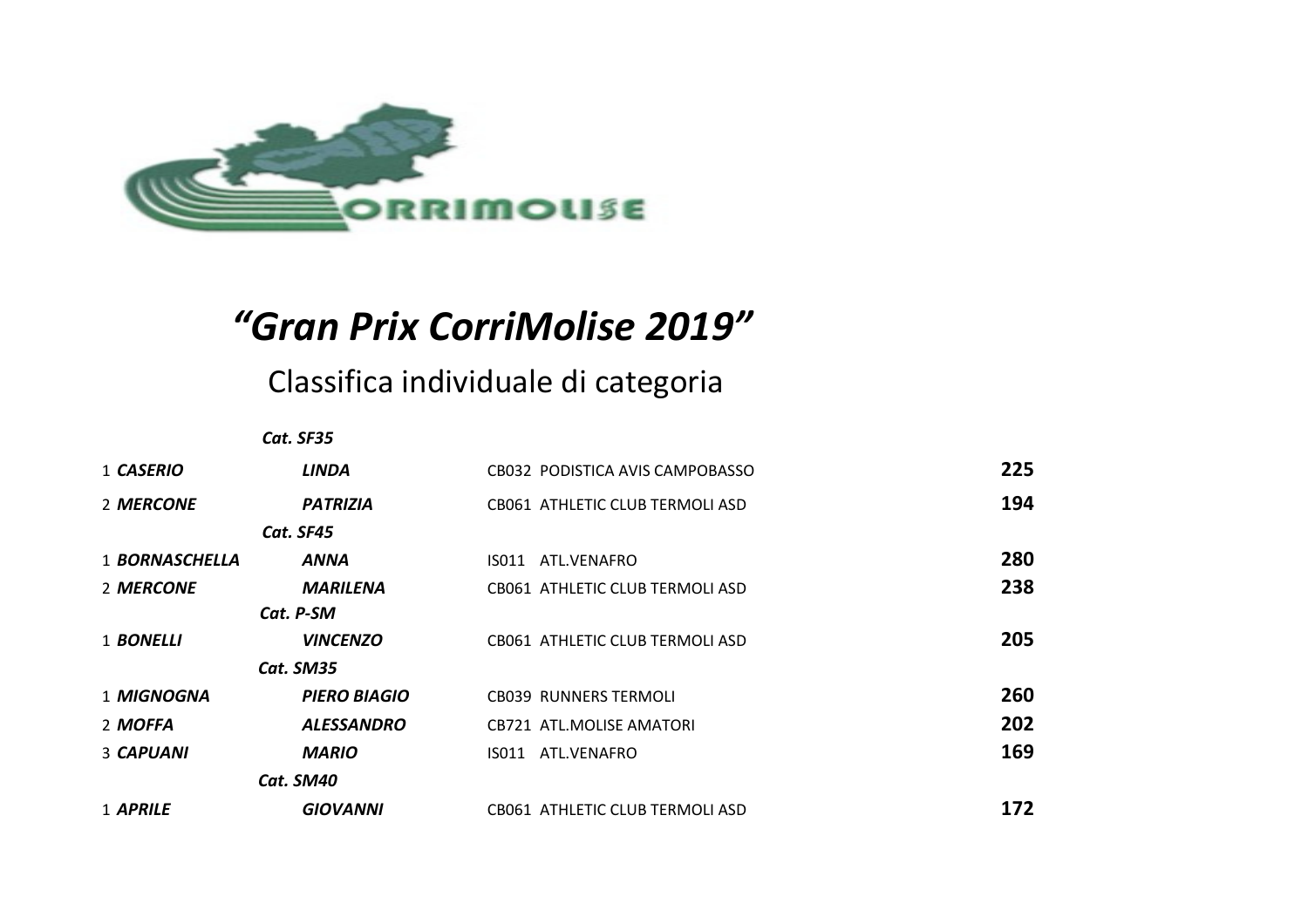|                      | Cat. SM45           |                                 |     |
|----------------------|---------------------|---------------------------------|-----|
| 1 DI PALMA           | <b>MARCO</b>        | CB061 ATHLETIC CLUB TERMOLI ASD | 209 |
| 2 SELVAGGIO          | <b>NICOLA</b>       | CB032 PODISTICA AVIS CAMPOBASSO | 180 |
| 3 TERRACCIANO        | <b>MASSIMILIANO</b> | IS011 ATL.VENAFRO               | 178 |
|                      | Cat. SM50           |                                 |     |
| 1 IAMONACO           | <b>GIUSEPPE</b>     | CB032 PODISTICA AVIS CAMPOBASSO | 265 |
| 2 DI BLASIO          | <b>GIANNI</b>       | CB061 ATHLETIC CLUB TERMOLI ASD | 205 |
| 3 VALENTE            | <b>MATTEO</b>       | <b>CB721 ATL.MOLISE AMATORI</b> | 184 |
| 4 LANESE             | <b>MASSIMO</b>      | <b>CB721 ATL.MOLISE AMATORI</b> | 174 |
| 5 BARONE             | <b>MARCO</b>        | CB061 ATHLETIC CLUB TERMOLI ASD | 161 |
|                      | Cat. SM55           |                                 |     |
| 1 COLONNA            | <b>ROBERTO</b>      | CB061 ATHLETIC CLUB TERMOLI ASD | 270 |
| 2 MORRILLO           | <b>SERGIO</b>       | CB061 ATHLETIC CLUB TERMOLI ASD | 163 |
|                      | Cat. SM60           |                                 |     |
| <b>1 LUCARELLI</b>   | <b>DOMENICO</b>     | CB038 ATL.PODISTICA CASTELLINO  | 242 |
| 2 PETELLA            | <b>FRANCESCO</b>    | IS011 ATL.VENAFRO               | 235 |
| <b>3 VENDITTELLI</b> | <b>GIOVANNINO</b>   | CB038 ATL.PODISTICA CASTELLINO  | 223 |
|                      | Cat. SM65           |                                 |     |
| 1 CIPOLLA            | <b>AGOSTINO</b>     | CB032 PODISTICA AVIS CAMPOBASSO | 257 |
| 2 NATALIZIA          | <b>ORESTE</b>       | CB061 ATHLETIC CLUB TERMOLI ASD | 252 |
| 3 MOFFA              | <b>VITTORIO</b>     | <b>CB721 ATL.MOLISE AMATORI</b> | 213 |
| 4 COSIMI             | <b>BERNARDO</b>     | CB721 ATL.MOLISE AMATORI        | 196 |
|                      | Cat. SM70           |                                 |     |
| 1 LOMBARDI           | <b>GIUSEPPE</b>     | CB038 ATL.PODISTICA CASTELLINO  | 280 |
| 2 MARANDOLA          | <b>ANTONIO</b>      | <b>CB721 ATL.MOLISE AMATORI</b> | 220 |
|                      | Cat. SM75           |                                 |     |